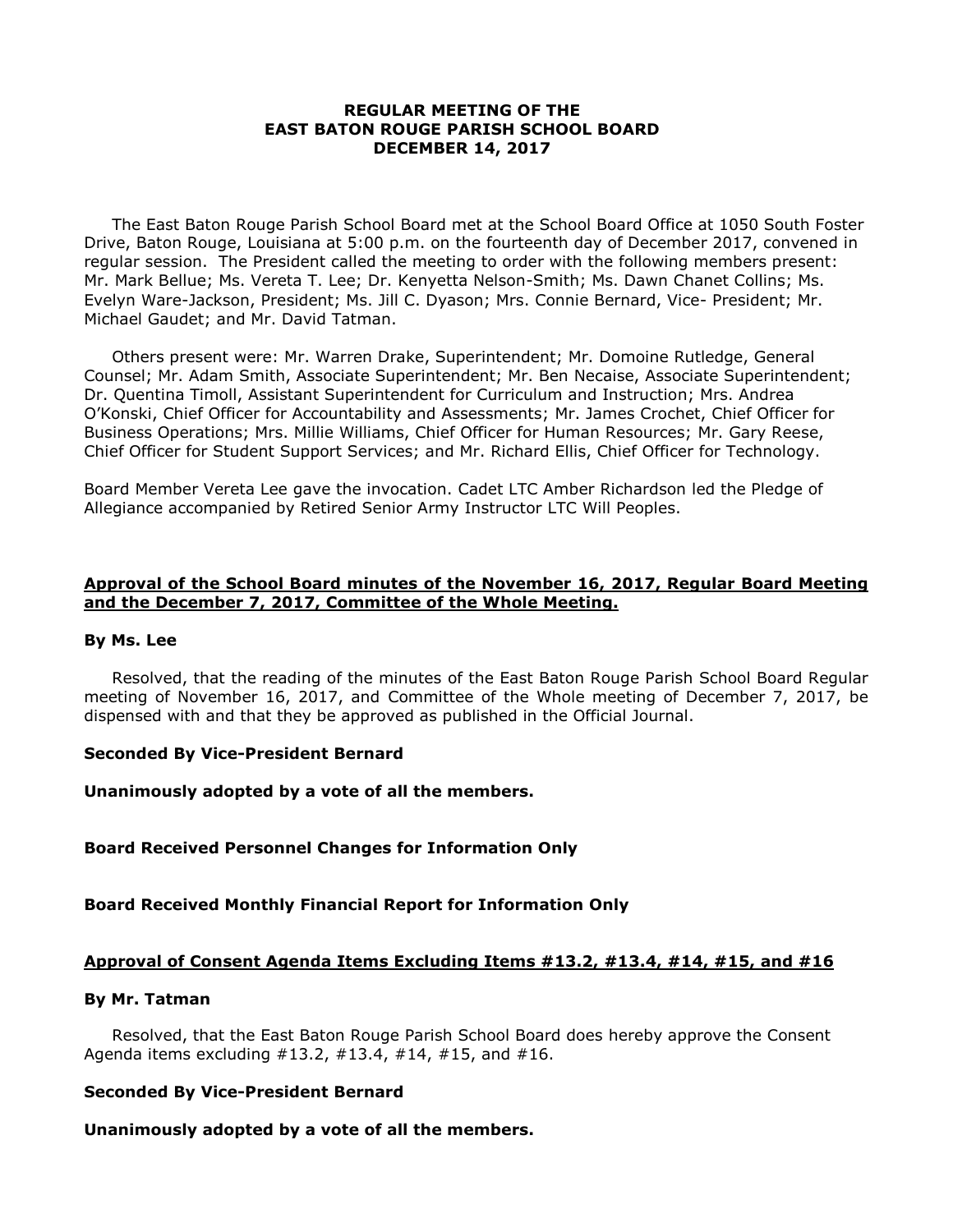# *The following items were approved as part of the Consent Agenda:*

Approval of the following grants:

a) FACE Foundation's French Dual Fund grant and related grant agreement in the amount of \$2,000.00 to be used to purchase foreign language books for B.R. FLAIM's libraries.

b) Year 1 Budget for Magnet School Assistance Program (MSAP) grant in the amount of \$2,831,930.00 to be implemented in four schools: Park Forest Elementary, Villa del Rey Elementary, Park Forest Middle, and Belaire High.

c) LumApps grant and related contract in the amount of \$60,000.00 for a three-month trial of the LumApps platform.

d) Pitch for Baseball grant in the amount of \$5,080.00 (\$2,999.00 for baseball equipment and \$2,081.00 for softball equipment) for Istrouma Middle Magnet School.

Approval of the following professional services contracts between the East Baton Rouge Parish School Board and:

a) National Academy Foundation in the amount of \$32,000.00 for a planning service agreement for networking of education, business, and community leaders to work together to ensure high school students are college and career ready. (Funding Source: Title I)

b) Louisiana State University amendment in the amount of \$194,400.00 to support high school externs at Lee and McKinley High Schools for the 2017-2018 school year. (Funding Source: General Fund)

Approval of a Type I charter contract between the East Baton Rouge Parish School Board and The Emerge School for Autism, Inc.

Approval of a recommendation from Mr. Domoine Rutledge, General Counsel, EBRPSB, in the matter of: Quincey D. Mitchell and Yawanna Mitchell, Individually and on behalf of the minor child, Dy'Lan D. Filmore vs. Alvin R. Thomas, Individually, Liberty Mutual Fire Insurance Company, Cynthia Domino, and the EBRPSB, Suit No: 630,083; Section 23; 19<sup>th</sup> JDC; Parish of East Baton Rouge.

## **END OF CONSENT AGENDA ITEMS**

## **Approval of Items #13.2, #13.4, #14, #15, and #16** *In Globo*

### **By Mr. Tatman**

Resolved, that the East Baton Rouge Parish School Board does hereby apprrove Items #13.2, #13.4, #14, #15, and #16 *in globo:*

- **Item # 13.2** Approval of Teach for America in the amount of \$4,500.00 per teacher for each year (up to two years) to recruit, select, and provide pre-in service training and continuing professional development to teachers employed under this agreement. (Funding Source: General Fund - Human Resources)
- **Item # 13.4** Approval of Proximity Learning, Inc., in the amount of \$112,560.00 to provide differentiated instruction in the classroom through a "live" streaming video delivery system (PLI Classroom) and online learning management. (Funding Source: General Fund)
- **Item # 14** Authorization to increase the project budget, advertise, accept the low bid meeting specifications, and make the award of a contract for the facility modifications and